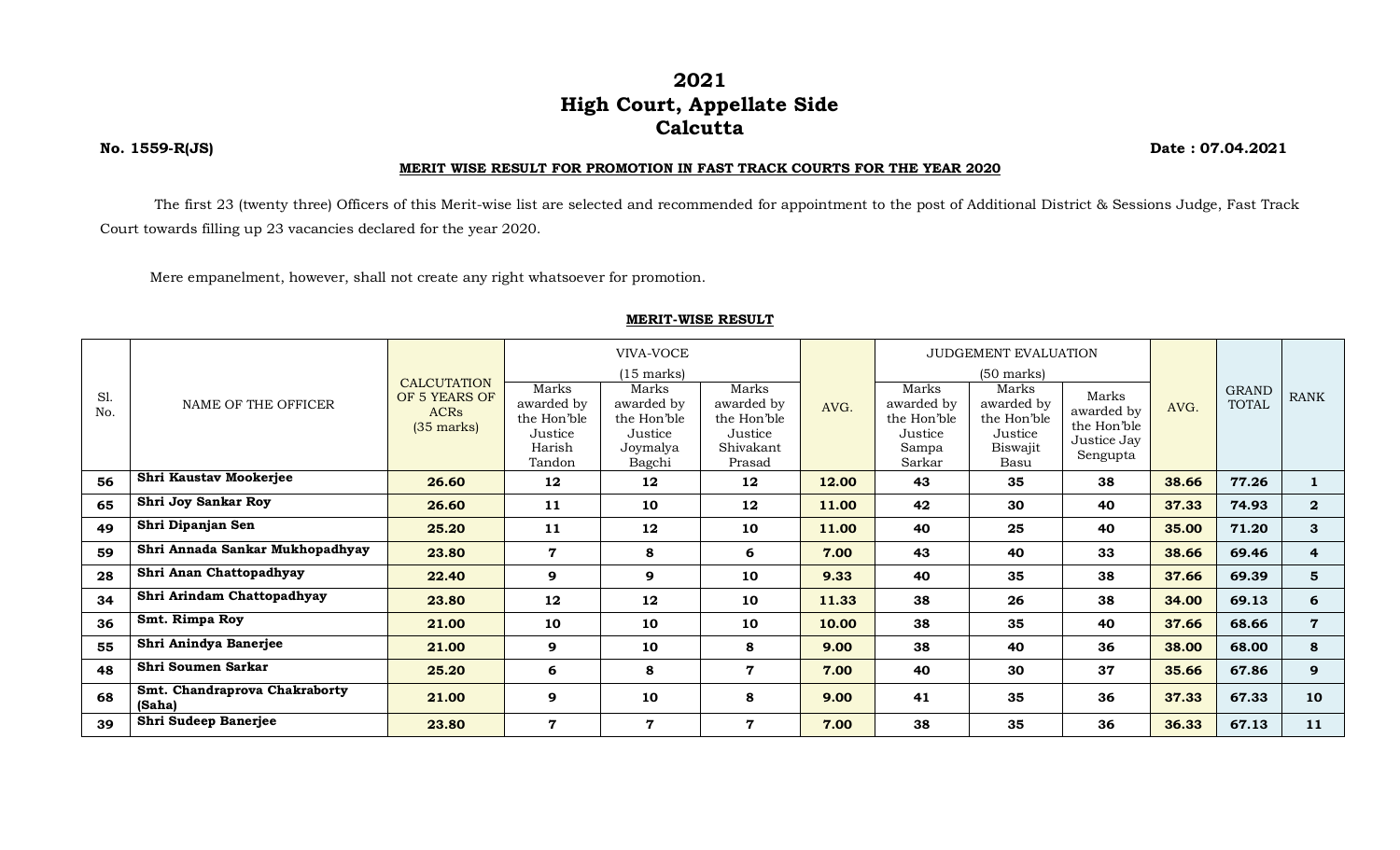| 61 | Shri Basant Sharma             | 23.80 | 8              | 8              | 8              | 8.00  | 41 | 30 | 35 | 35.33 | 67.13 | 12 |
|----|--------------------------------|-------|----------------|----------------|----------------|-------|----|----|----|-------|-------|----|
| 21 | Smt. Soma Chakraborty          | 23.80 | 9              | 10             | 9              | 9.33  | 33 | 35 | 33 | 33.66 | 66.79 | 13 |
| 27 | Shri Soumendra Nath Roy        | 21.00 | 10             | 9              | 11             | 10.00 | 36 | 35 | 36 | 35.66 | 66.66 | 14 |
| 64 | Smt. Sangita Mukherjee         | 21.70 | $\mathbf 7$    | 9              | 6              | 7.33  | 41 | 35 | 36 | 37.33 | 66.36 | 15 |
| 19 | Smt. Kumkum Chattopadhyay      | 21.00 | 6              | $\mathbf 7$    | $\overline{7}$ | 6.66  | 38 | 40 | 38 | 38.66 | 66.32 | 16 |
| 29 | Smt. Dipa Shyam Ray            | 22.40 | 8              | $\overline{7}$ | $\mathbf 7$    | 7.33  | 41 | 27 | 41 | 36.33 | 66.06 | 17 |
| 52 | Shri Abir Chatterjee           | 22.40 | 5              | 8              | 6              | 6.33  | 39 | 35 | 38 | 37.33 | 66.06 | 18 |
| 41 | Smt. Atrayee Manna Chowdhury   | 22.40 | 9              | 10             | 10             | 9.66  | 40 | 20 | 41 | 33.66 | 65.72 | 19 |
| 69 | Shri Nachiketa Bera            | 21.00 | $\mathbf{9}$   | 10             | 11             | 10.00 | 42 | 25 | 37 | 34.66 | 65.66 | 20 |
| 57 | Smt. Nilanjana De              | 23.80 | $\mathbf 7$    | 9              | 6              | 7.33  | 40 | 30 | 33 | 34.33 | 65.46 | 21 |
| 47 | Shri Joyprakash Roy            | 22.40 | $\mathbf 7$    | $\mathbf 7$    | $\mathbf 7$    | 7.00  | 39 | 30 | 39 | 36.00 | 65.40 | 22 |
| 26 | Shri Sandip Chakrabarti        | 18.20 | 12             | 11             | 10             | 11.00 | 35 | 35 | 38 | 36.00 | 65.20 | 23 |
| 30 | Smt. Barnali Das Gupta         | 19.60 | 11             | 10             | 10             | 10.33 | 41 | 25 | 39 | 35.00 | 64.93 | 24 |
| 50 | Shri Teerthankar Bhattacharyya | 23.80 | $\overline{7}$ | 8              | 8              | 7.66  | 38 | 25 | 37 | 33.33 | 64.79 | 25 |
| 2  | Shri Hidayatullah Bhutia       | 21.00 | $\overline{4}$ | 6              | $5\phantom{.}$ | 5.00  | 36 | 40 | 40 | 38.66 | 64.66 | 26 |
| 46 | Shri Pradip Kumar Adhikary     | 26.60 | $\overline{7}$ | 8              | 8              | 7.66  | 37 | 20 | 32 | 29.66 | 63.92 | 27 |
| 43 | Shri Amitava Mukherjee         | 25.20 | 8              | $\overline{7}$ | 8              | 7.66  | 41 | 15 | 37 | 31.00 | 63.86 | 28 |
| 20 | Shri Nirupam Kar               | 22.40 | 6              | 8              | 6              | 6.66  | 38 | 30 | 36 | 34.66 | 63.72 | 29 |
| 11 | Shri Sumit Adhikari            | 19.60 | 8              | 8              | 9              | 8.33  | 39 | 30 | 38 | 35.66 | 63.59 | 30 |
| 51 | Shri Shib Shankar Ghosh        | 22.40 | 9              | 10             | 9              | 9.33  | 38 | 20 | 37 | 31.66 | 63.39 | 31 |
| 22 | Smt. Arpita Ghosh              | 21.00 | 11             | 10             | 12             | 11.00 | 35 | 25 | 34 | 31.33 | 63.33 | 32 |
| 24 | Karim Ur Reza                  | 21.00 | 9              | 10             | 8              | 9.00  | 34 | 25 | 41 | 33.33 | 63.33 | 33 |
| 62 | Smt. Ishani Chakraborty        | 21.00 | $\overline{7}$ | 8              | 6              | 7.00  | 43 | 27 | 36 | 35.33 | 63.33 | 34 |
| 66 | Shri Aniruddha Saha            | 21.00 | $\overline{7}$ | 9              | 6              | 7.33  | 43 | 25 | 37 | 35.00 | 63.33 | 35 |
| 67 | Shri Sujoy Kumar Sarkar        | 19.60 | 6              | 8              | 6              | 6.66  | 43 | 30 | 37 | 36.66 | 62.92 | 36 |
| 60 | Smt. Aparna Chowdhuri          | 21.70 | $\overline{7}$ | $\overline{7}$ | $5\phantom{.}$ | 6.33  | 42 | 30 | 32 | 34.66 | 62.69 | 37 |
| 42 | Shri Saibal Dutta              | 21.00 | $\overline{7}$ | $\overline{7}$ | 8              | 7.33  | 38 | 25 | 40 | 34.33 | 62.66 | 38 |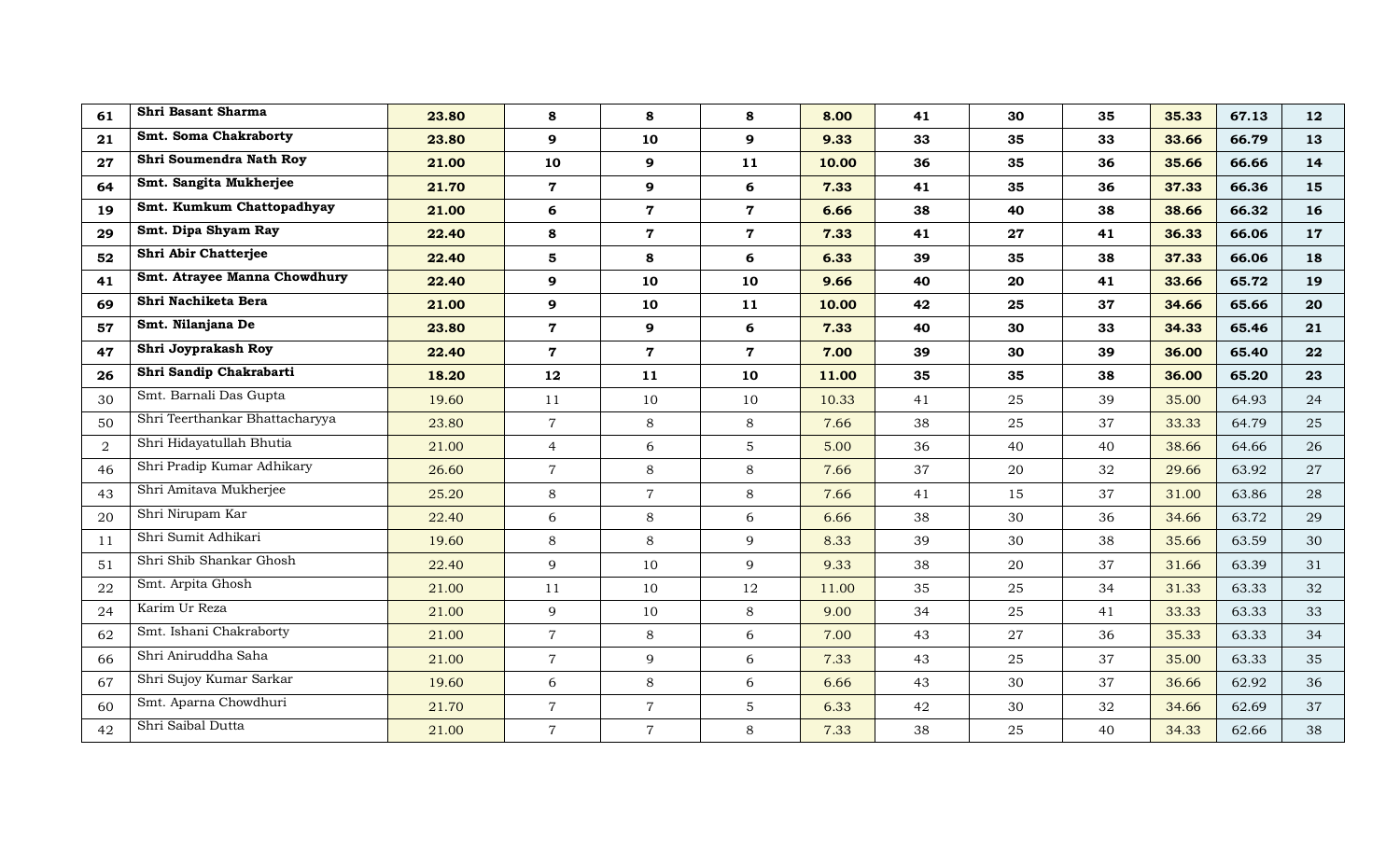| 40             | Shri Mayukh Mukherjee          | 22.40 | 10             | 12             | 11             | 11.00 | 32 | 20 | 35 | 29.00 | 62.40 | 39 |
|----------------|--------------------------------|-------|----------------|----------------|----------------|-------|----|----|----|-------|-------|----|
| 23             | Shri Bikash Lama               | 19.60 | 10             | 9              | 11             | 10.00 | 38 | 20 | 40 | 32.66 | 62.26 | 40 |
| 10             | Shri Ratan Kumar Gupta         | 19.60 | 8              | 8              | 9              | 8.33  | 38 | 30 | 34 | 34.00 | 61.93 | 41 |
| 31             | Shri Abhijit Ghosh             | 19.60 | 6              | 9              | $\overline{7}$ | 7.33  | 40 | 25 | 40 | 35.00 | 61.93 | 42 |
| 33             | Shri Biswanath Pramanik        | 22.40 | $5\phantom{.}$ | $\overline{7}$ | $\overline{4}$ | 5.33  | 38 | 30 | 34 | 34.00 | 61.73 | 43 |
| 38             | Shri Sujit Kumar Bandyopadhyay | 21.00 | 11             | 10             | $\overline{7}$ | 9.33  | 35 | 26 | 33 | 31.33 | 61.67 | 44 |
| 63             | Shri Alokesh Das               | 20.30 | 6              | $\overline{7}$ | 5              | 6.00  | 40 | 30 | 36 | 35.33 | 61.63 | 45 |
| 17             | Shri Prasun Ghosh              | 21.00 | $8\,$          | 8              | 8              | 8.00  | 37 | 24 | 36 | 32.33 | 61.33 | 46 |
| 58             | Shri Arnab Dutta               | 18.20 | $\overline{7}$ | 9              | 6              | 7.33  | 41 | 30 | 35 | 35.33 | 60.86 | 47 |
| 35             | Smt. Shrutirupa Ghosh (Majee)  | 21.00 | $8\,$          | 8              | $\overline{7}$ | 7.66  | 36 | 25 | 35 | 32.00 | 60.66 | 48 |
| 32             | Smt. Rina Talukdar             | 19.60 | 9              | 9              | 8              | 8.66  | 32 | 30 | 34 | 32.00 | 60.26 | 49 |
| $\overline{7}$ | Smt. Mukulika Sinha            | 21.00 | $\overline{4}$ | $\overline{5}$ | $\overline{4}$ | 4.33  | 35 | 35 | 32 | 34.00 | 59.33 | 50 |
| 45             | Shri Soumen Gupta              | 21.00 | 6              | 9              | $\overline{5}$ | 6.66  | 35 | 25 | 34 | 31.33 | 58.99 | 51 |
| 15             | Shri Suresh Singh              | 15.40 | 9              | 6              | 10             | 8.33  | 38 | 30 | 36 | 34.66 | 58.39 | 52 |
| 53             | Smt. Krishnanjana Ray          | 21.00 | $\overline{7}$ | 10             | 6              | 7.67  | 36 | 20 | 33 | 29.66 | 58.32 | 53 |
| 54             | Shri Subrata Mukherjee         | 18.20 | 6              | $\overline{7}$ | 6              | 6.33  | 40 | 25 | 36 | 33.66 | 58.19 | 54 |
| 44             | Shri Anirban Ray               | 19.60 | $\overline{7}$ | 9              | $\overline{7}$ | 7.66  | 36 | 20 | 35 | 30.33 | 57.59 | 55 |
| 14             | Shri Sisir Kumar Meyur         | 18.20 | $\overline{7}$ | $\overline{7}$ | $\overline{7}$ | 7.00  | 34 | 25 | 36 | 31.66 | 56.86 | 56 |
| 3              | Shri Tito Rob                  | 21.00 | $\overline{4}$ | $\overline{5}$ | 5              | 4.66  | 35 | 25 | 32 | 30.66 | 56.32 | 57 |
| $\overline{4}$ | Shri Sridhar Chandra Su        | 21.00 | $\overline{4}$ | 5              | $\overline{5}$ | 4.66  | 35 | 25 | 31 | 30.33 | 55.99 | 58 |
| 18             | Shri Debasis Chowdhury         | 18.90 | $\overline{5}$ | $\overline{7}$ | 5              | 5.66  | 34 | 27 | 32 | 31.00 | 55.56 | 59 |
| 8              | Shri Sudip Bhattacharya        | 21.00 | $\overline{4}$ | $\overline{5}$ | 5              | 4.66  | 33 | 20 | 32 | 28.33 | 53.99 | 60 |
| 9              | Shri Sanjay Chowdhury          | 18.20 | 6              | $5\phantom{.}$ | $\overline{7}$ | 6.00  | 32 | 20 | 36 | 29.33 | 53.53 | 61 |
| 13             | Shri Sadhan Mondal             | 15.40 | $\mathbf 5$    | $\overline{7}$ | 6              | 6.00  | 38 | 25 | 29 | 30.66 | 52.06 | 62 |